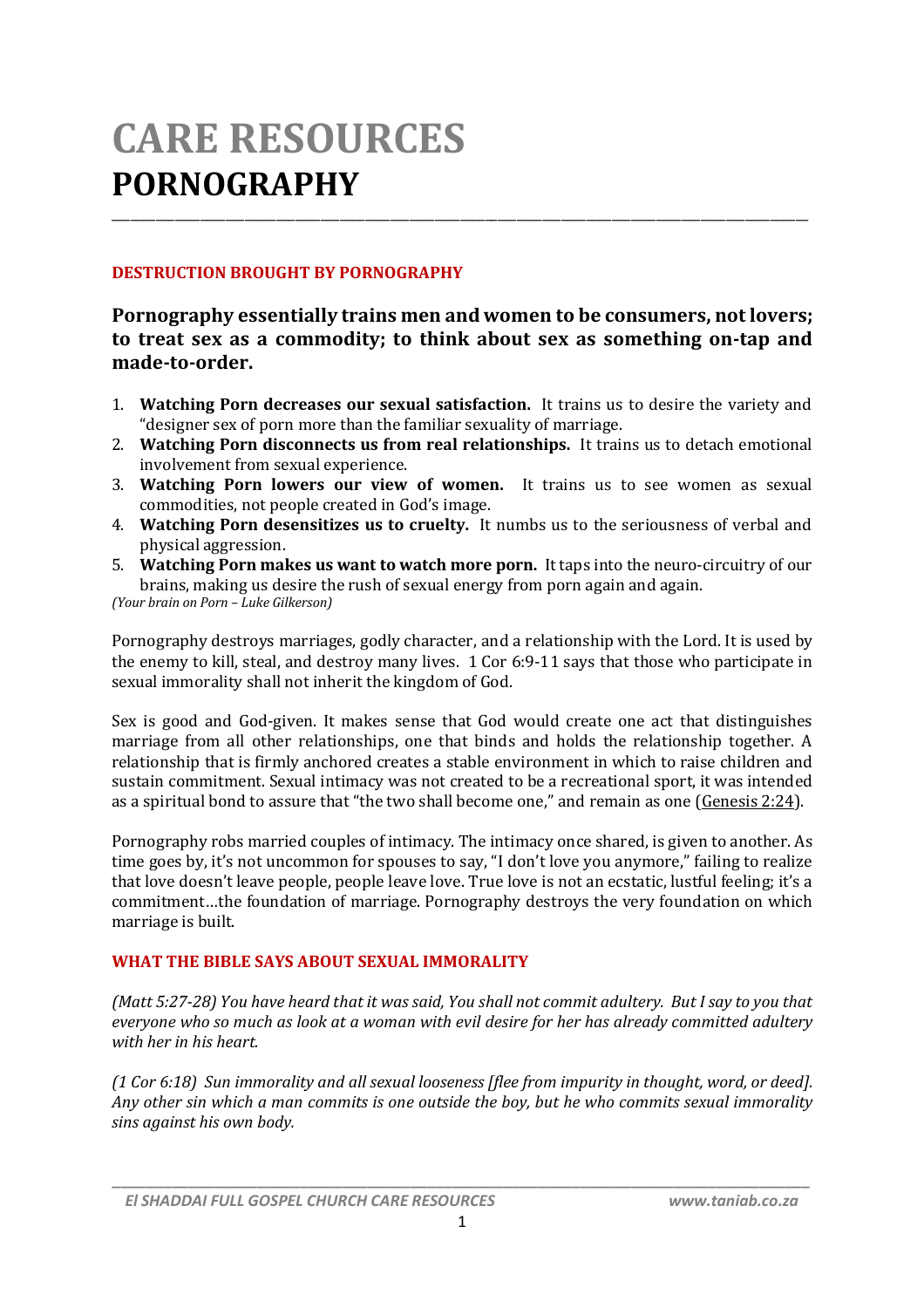*(Col 3:5) So kill (deaden, deprive of power) the evil desire lurking in your members [those animal impulses and all that is earthly in you that is employed in sin]: sexual vice, impurity, sensual appetites, unholy desires, and all greed and covetousness, for that is idolatry (the deifying of self and other created things instead of God).*

## **START THINKING DIFFERENTLY ABOUT PORNOGRAPHY**

The above Scriptures shows us that the Bible challenges us to live sexually pure lives. This is why Jesus tells us to even guard our minds. He says in Matthew 5 that to even look on a woman lustfully is to commit adultery with her. **Lust and impure thoughts are triggered in the heart and mind when we view pornography, nakedness and explicit sexual material.** This results in us living in bondage. God desires freedom for you from this bondage and He is the One that can set you free.

We must "reverse engineer" the bad training pornography has given us and replace it with God's thoughts. Each of the following statements is only a seed of truth, but the more the mind engages with the Bible around these truths, the more our thoughts are renovated. Over time our minds will be rewired to see things God's way. As we do this we are "sowing to the spirit' and in time will reap a harvest of eternal life. (Gal 6:8)

- 1. **God is the creator of sexual satisfaction and has designed marriage, not pornographic fantasy, for its enjoyment**. (Song of Sg 4:9-16; 1 Thess 4:1-8)
- 2. **God has defined good sex as an expression of "oneness," not emotional detachment.** (Gen 2:24).
- 3. **God has created women in His image. They are not sexual commodities, but are worthy of great honour.** (Gen 1:27; 1 Pet 3:7)
- 4. **God designed sex as an expression of affection, not aggression**. (Deut 22:25; Eph 5:28- 30)
- 5. **God redeems our fallen sex drive so sex is an act of love and giving, not selfishness**. (1 Cor 13:4-7; Gal 5:22-23)

*(Your brain on Porn – Luke Gilkerson)*

## **THIS IS A SIN YOU CAN OVERCOME**

**If you are currently struggling with pornography, you need to know that God loves you and He wants to set you free**. This is a sin that you can overcome. God desires for you to walk in purity and not to give in to lust. For those who have been entrenched in pornography, how do we reverse these mind-warping effects? How do we renew our minds. (Rom 12:1-2) Do you want to be free from pornography? Here are some things we would challenge you to do.

**1. First, you must acknowledge the addiction exists.** Many who are caught in the trap of addiction will adamantly deny the problem. *He who conceals his transgressions will not prosper, but he who confesses and forsakes them will find compassion.* – Proverbs 28:13

**2. You must recognize that what you are doing is wrong**. Addicts find a way to justify their problem in their mind. *For all that is in the world, the lust of the flesh and the lust of the eyes and the boastful pride of life, is not from the Father, but is from the world.* – I John 2:16

**3. You must not blame others** – "If my wife/husband were just more affectionate." … "If women/men were not so seductive." Adam blamed Eve and she blamed the serpent. Instead, you must begin to take responsibility for your actions.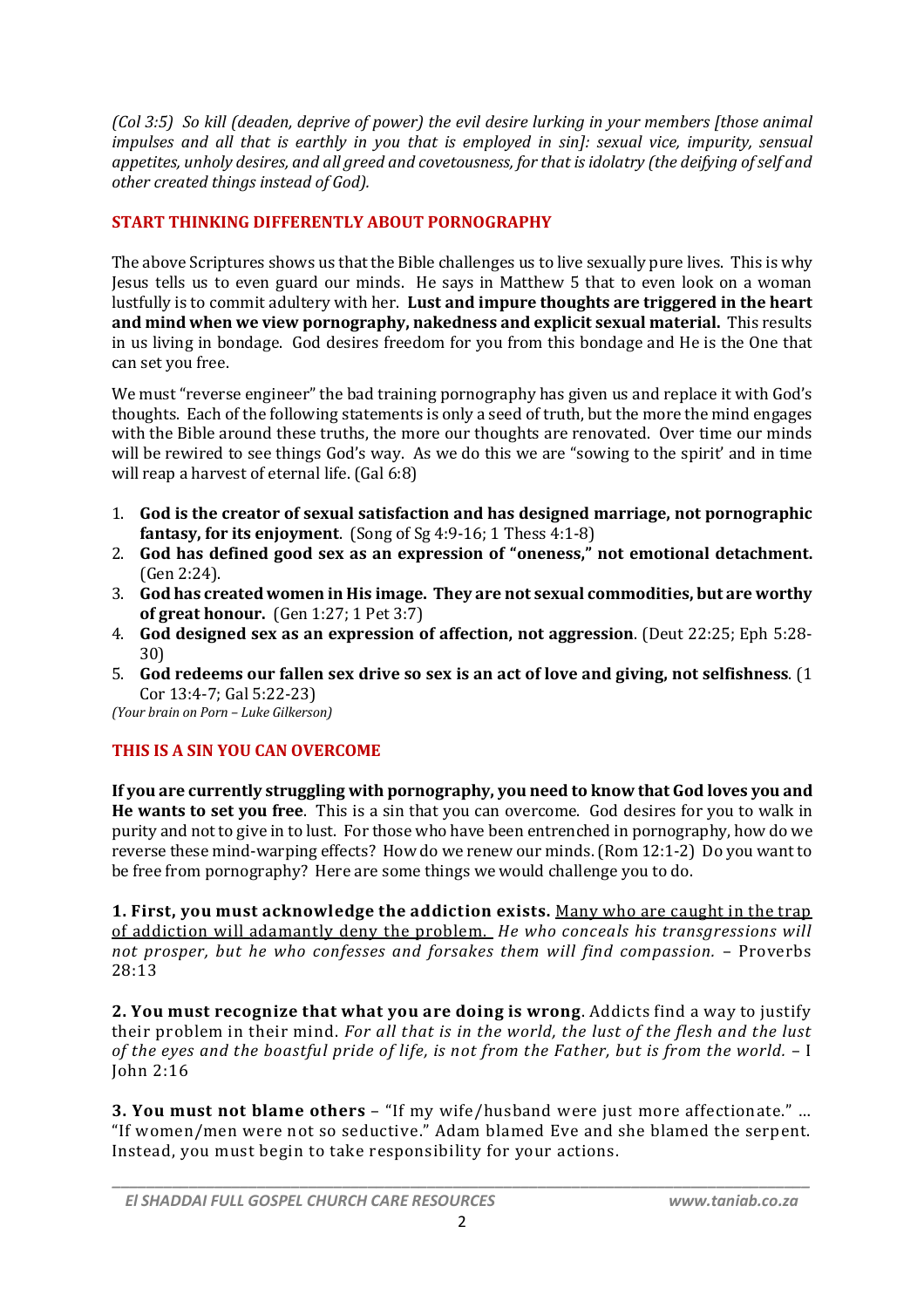**4. Make yourself accountable to a spiritual authority**, perhaps a pastor or mature believer. Everybody needs a "safe" person to share their struggles with. *Therefore, confess your sins to one another and pray for one another, so that you may be healed. The effective prayer of a righteous man can accomplish much.* – James 5:16

**5. You must recognize that "will power" is not the answer**. At a weak moment, your "will" may fail you. By admitting that you are in need of God's help, you open access to His supernatural intervention in your life. You must yield your will to God's will. That's when He can begin a new work in your life.

**6. Study the Word of God concerning sexual purity.** Therefore putting aside all filthiness and all that remains of wickedness, in humility receive the Word implanted, which is able to save your souls. – James 1:21

**7. You must destroy any pornography in your possession**. You can't wean yourself off pornography. Think of the hidden pornography in your home as a ticking time bomb that will ultimately destroy your family and marriage.

**8. You must learn to flee temptation**. Self-deception may enter when you think you can play with fire without getting burned. Do not enter the path of the wicked, and do not proceed in the way of evil men. Avoid it, do not pass by it. Turn away from it and pass on. – Proverbs 4:14,15

**9. Give yourself time to work through the process of recovery.** More often than not, God chooses to take us through a learning and growing process, that can be very painful. Victory over addiction should be viewed as a marathon, not a sprint.

**10. It's cliche, but you must approach your addiction one day at a time.** Look for little victories and rejoice in the progress you're making.

#### **IN SHORT**

- 1. Confess your sin to God and other believers. (James 5:16)
- 2. Ask God to cleanse, renew, and transform your mind. (Rom 12:2)
- 3. Understand the proper meaning of sex and rely on your spouse alone to meet that desire.
- 4. Take practical steps to remove yourself from all exposure to pornographic images.

God can set you free from pornography. **One thing that will help you practically is that you need to set up the proper boundaries for the places and times that you are weak**. Boundaries are a first step, but they do not change a heart. God will do that. For anyone that is battling sin, freedom starts by knowing the truths of Scripture and applying it to your life and meditating on it so that when you are tempted to sin, you can run to God's truth and take control over those thoughts. (2 Cor 10:5).

(2 Tim 2:22) says "Shun youthful lusts and flee from them… "

- Mentally: bouncing our thoughts away from lustful imaginations.
- Visually: bouncing our eyes away from lustful images.
- Physically: walking (or running) away from tempting situations.